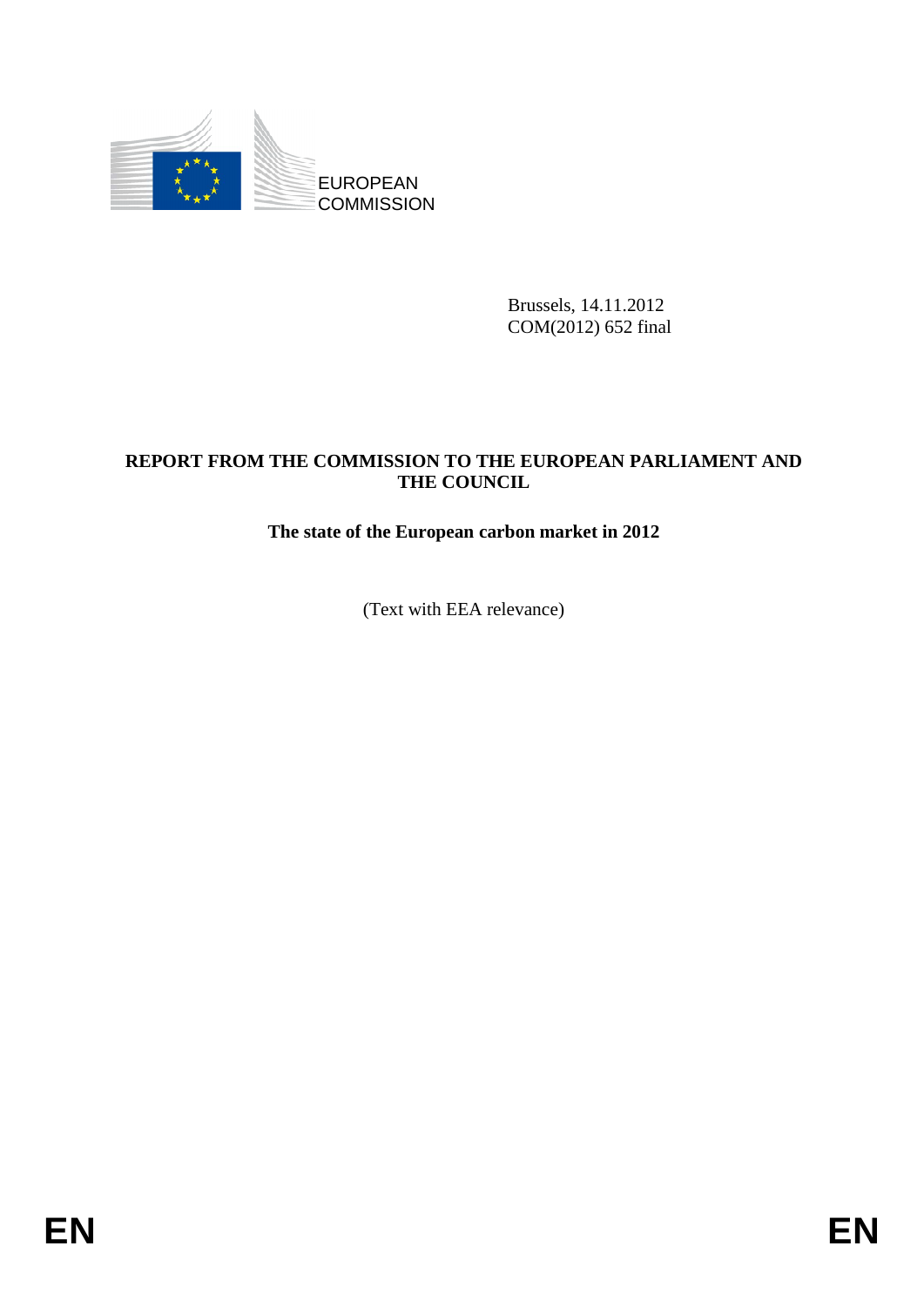# **TABLE OF CONTENTS**

| 1.   |  |
|------|--|
| 2.   |  |
| 3.   |  |
| 4.   |  |
| 4.1. |  |
| 4.2. |  |
| 4.3. |  |
| 4.4. |  |
| 4.5. |  |
| 4.6. |  |
| 5.   |  |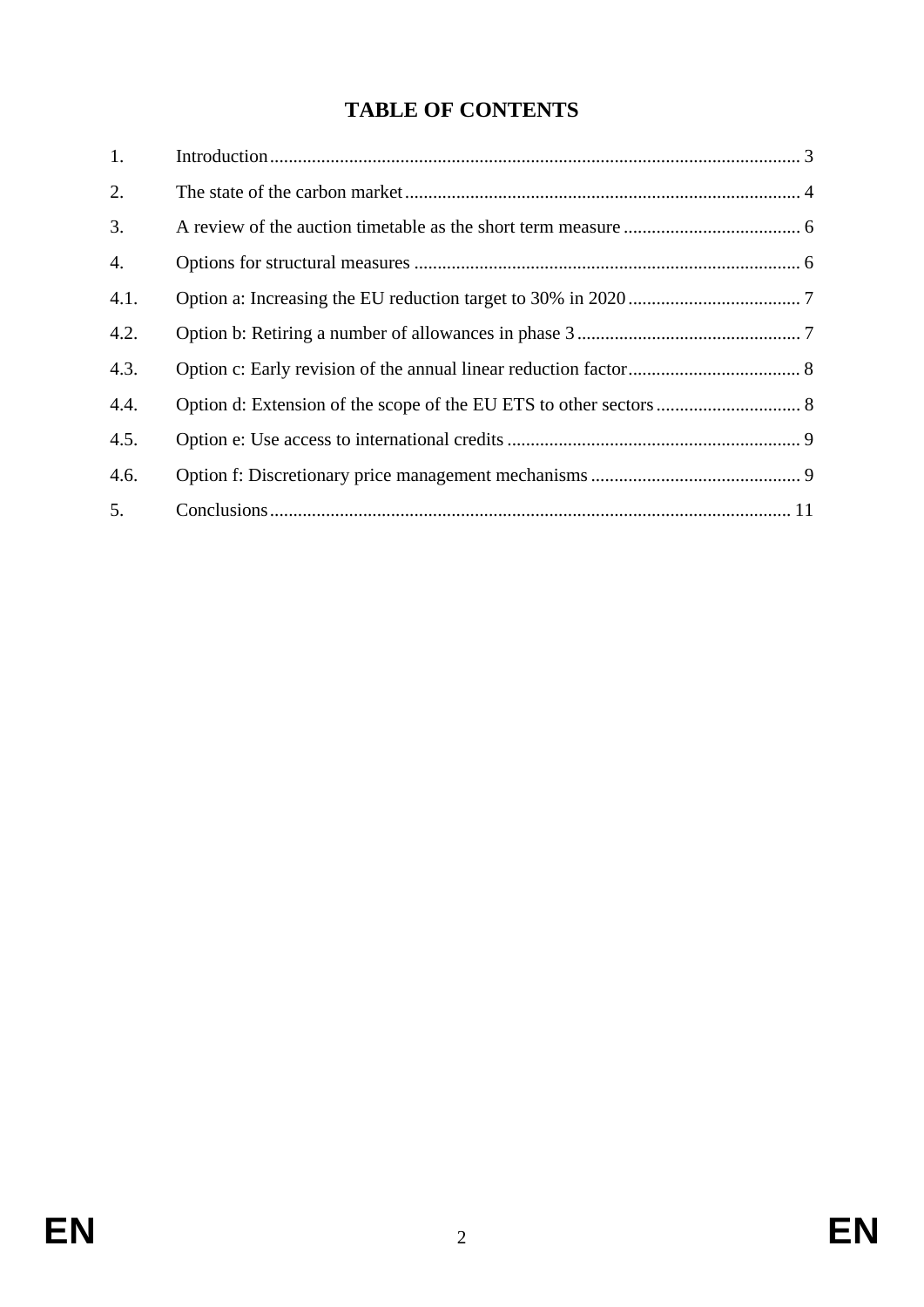#### **REPORT FROM THE COMMISSION TO THE EUROPEAN PARLIAMENT AND THE COUNCIL**

#### **The state of the European carbon market in 2012**

(Text with EEA relevance)

#### <span id="page-2-0"></span>**1. INTRODUCTION**

This report on the functioning of the carbon market is presented in accordance with Articles  $10(5)$  and 29 of the EU Emissions Trading System Directive<sup>1</sup>. The report was envisaged by the ETS Directive in 2013, the first year of phase 3. At their informal meeting in April 2012, Environment ministers were informed about Commission's intention to bring forward the first report and prepare it already in 2012, which they welcomed.

The EU Emissions Trading System (EU ETS) has produced since its start an EU-wide carbon price signal that influences daily operational and strategic investment decisions. From 2013 onwards it will cover around half of the greenhouse gas (GHG) emissions in the EU.

As stipulated in Article 1 of the ETS Directive the system has been established in order to promote reductions of greenhouse gas emissions in a cost-effective and economically efficient manner. This aim is not limited in time. The ETS will be critical in driving investments in a wide range of low carbon technologies. It is designed to be technology neutral, cost-effective and fully compatible with the internal energy market. The ETS will need to play an increased role in the transition to a low-carbon economy by 2050. Since the start of the second trading period in 2008, emissions are down by more than 10 % but while the carbon price signal of the EU ETS has certainly contributed to this, the economic crisis is clearly the major cause of these strong emission reductions.

This said, the EU ETS is widely recognised as a liquid market with a functioning infrastructure and inspires an increasing number of countries to follow the European lead and put in place domestic carbon markets, such as Australia, South Korea and China.

The purpose of this first report is to analyse the functioning of the carbon market and to consider whether regulatory action is needed, as foreseen under Article 29 of the EU ETS Directive. It also responds to the call of the European Parliament and the Council made in the context of the Energy Efficiency Directive, on the Commission

*- "to examine in this report options, including among others permanent withholding of the necessary amount of allowances, for action with a view to adopting as soon as possible further appropriate structural measures to strengthen the ETS during phase 3, and make it more effective."* 

 $\frac{1}{1}$ Directive 2003/87/EC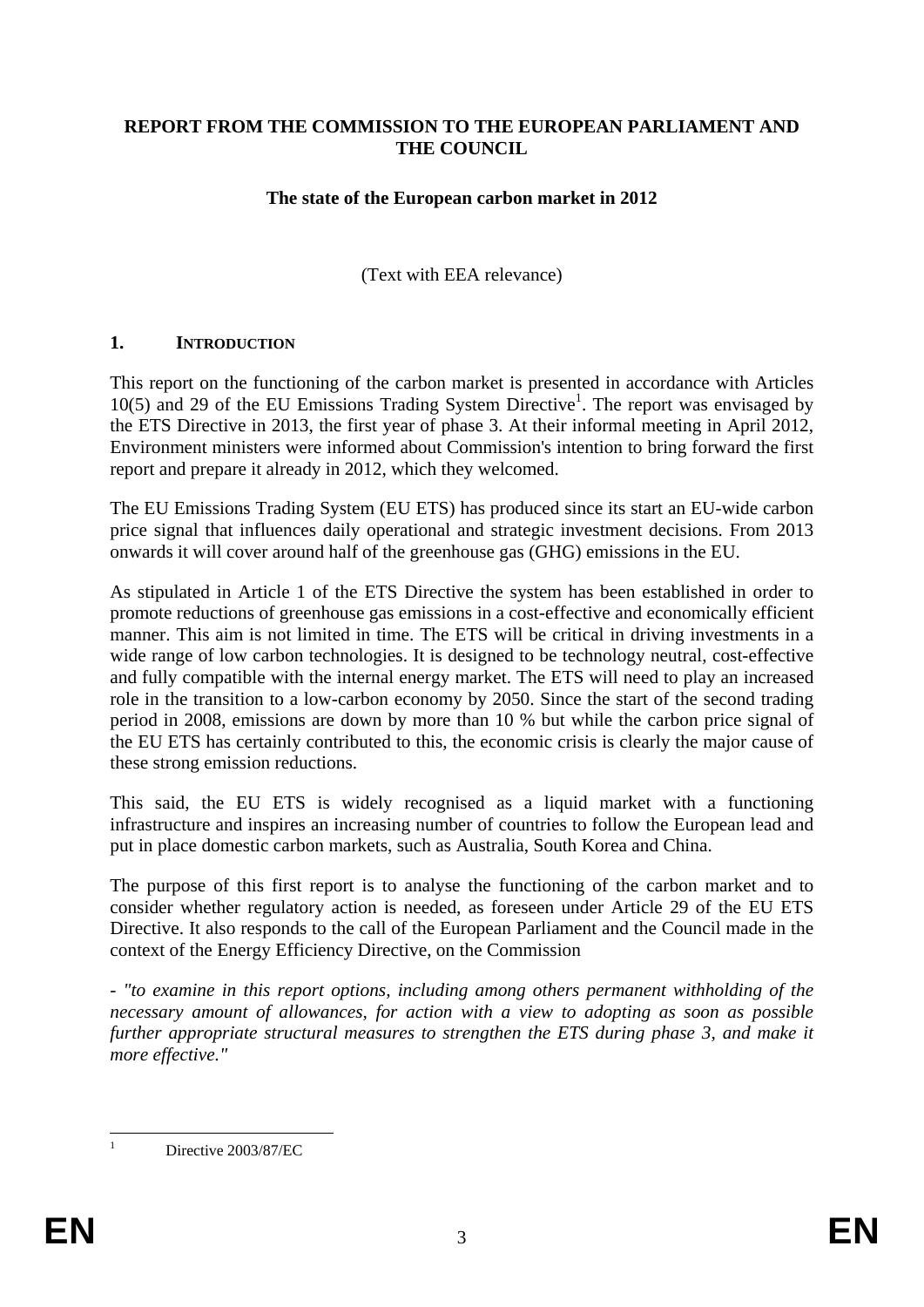#### <span id="page-3-0"></span>**2. THE STATE OF THE CARBON MARKET**

The implementation of the EU ETS has been accompanied by a wealth of market and operational experience for governments and companies. This experience fed into the major revision of the system's operational design, agreed in 2008 for application as of 2013, where the following fundamental changes will apply:

- 1. an EU-wide cap on allowances, as opposed to 27 individual Member State caps, decreasing by 1.74% annually, up to and beyond 2020, providing much greater regulatory predictability and stability
- 2. auctioning as the default system of allocation in phase 3
- 3. harmonised rules for free allocation, based on performance benchmarks established prior to phase 3
- 4. stricter rules on the type of international credits that are allowed for use in the EU **ETS**
- 5. replacement of 27 national electronic registries by a single Union registry

These changes imply from a regulatory perspective a fundamental transformation of the European carbon market. Despite the fact that some work (e.g. establishment of auctioning infrastructure) still remains to be fully completed, the regulatory infrastructure is today largely in place.

With the start of the second trading period it was expected that the ETS phase 2 cap would be ambitious. But the crisis unfolding as of 2008 has radically altered the picture and the ETS has since experienced a surplus of allowances and international credits compared to emissions (see table below). The number of allowances that were put in circulation has been increasing every year, as well as the supply and use of international credits, most notably in 2011. By the end of 2011, 8171 million allowances had been put into circulation and 549 million international credits had been used for compliance, in total adding up to 8720 million units that were available for compliance over the period 2008-2011. In contrast, verified emissions in the period 2008-2011 were only 7765 million tonnes  $CO_2$ -eq.

Consequently, by early 2012, a surplus of 955 million allowances<sup>2</sup> had accumulated. Even excluding the part of the surplus arising from the use of international credits for compliance, the surplus would still have been 406 million allowances.

| (in Mt)                                                              | 2008 | 2009 | 2010 | 2011 | <b>Total</b> |
|----------------------------------------------------------------------|------|------|------|------|--------------|
| Supply:<br>Issued allowances<br>and<br>used<br>international credits | 2076 | 2105 | 2204 | 2336 | 8720         |
| Demand: Reported emissions                                           | 2100 | 1860 | 1919 | 1886 | 7765         |

**Table 1: The supply-demand balance 2008-2011** 

 $\frac{1}{2}$  An international credit that is used for compliance frees up one allowance that does not need to be used for compliance. As such the use of international credits for compliance increases the surplus of allowances available to the market.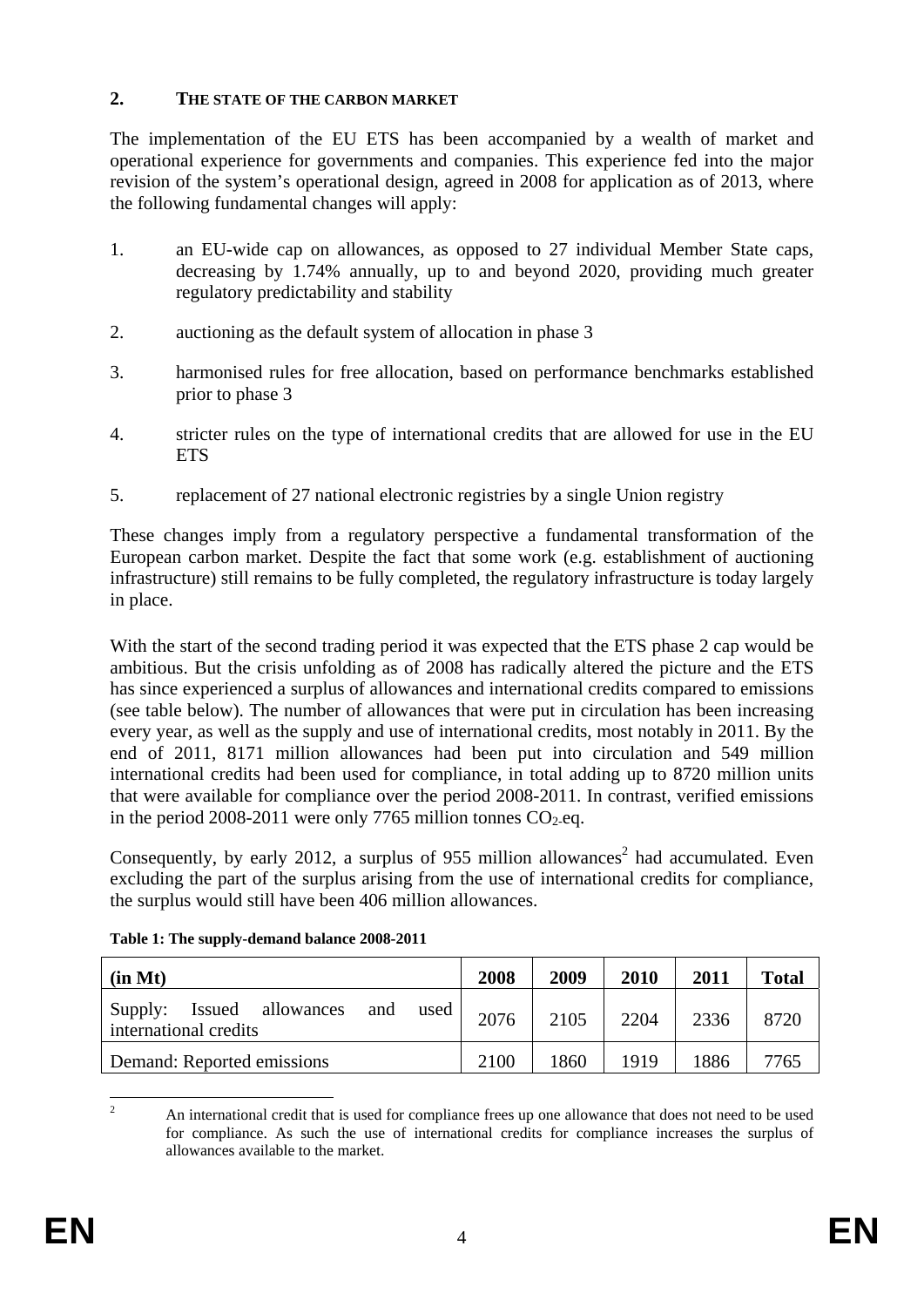| Cumulative surplus of allowances |  |  |  |
|----------------------------------|--|--|--|
|                                  |  |  |  |

Source: Community Independent Transaction Log (CITL), compliance data 2011 as published on 2 May 2012, European Commission

The pattern of an increasing supply of allowances and international credits, combined with low demand is partially reflected in the observed price evolution since 2008. The price of allowances is the result of a wide range of factors but without doubt the economic recession in 2009 had a major impact on prices. The marked reduction of prices in the second half of 2011 to levels below  $\epsilon$  10 coincides with the accelerated build-up of a surplus in allowances and international credits.

**Figure 1: Carbon price evolution** 



Source: Intercontinental Exchange. Data for front-year futures contracts with delivery in December

A continued rapid build-up of the surplus in 2012 and 2013 is to be expected, largely due to temporary elements directly related to the transition to phase 3. Supply of allowances on the short term is increasing, notably through the forward selling of phase 3 allowances to generate funds for the NER300 programme for carbon capture and storage and innovative renewables, $3$ early auctioning to meet power sector hedging demand, and the selling of left-over allowances in national phase 2 new entrant reserves. The combined effect of these three sources amounts to some 500 million allowances by end 2013. At the same time supply of international credits is likely to remain high and its use in the EU ETS probably increasing in the transition to phase 3. Emissions in 2012 and 2013 are not expected to change significantly, therefore the surplus at the start of phase 3 could be well over 1.5 billion allowances, and even as large as 2 billion allowances.<sup>4</sup>

While from 2014 onwards the rapid build-up of the surplus is expected to come to an end, the overall surplus is not expected to decline significantly during phase 3, resulting potentially in

 $\frac{1}{3}$ http://www.eib.org/about/news/ner-300.htm

<sup>4</sup> Additional information can be found in the Staff Working Document on 'Information provided on the functioning of the EU Emissions Trading System, the volumes of greenhouse gas emission allowances auctioned and freely allocated and the impact on the surplus of allowances in the period up to 2020' (SWD(2012) 234 final)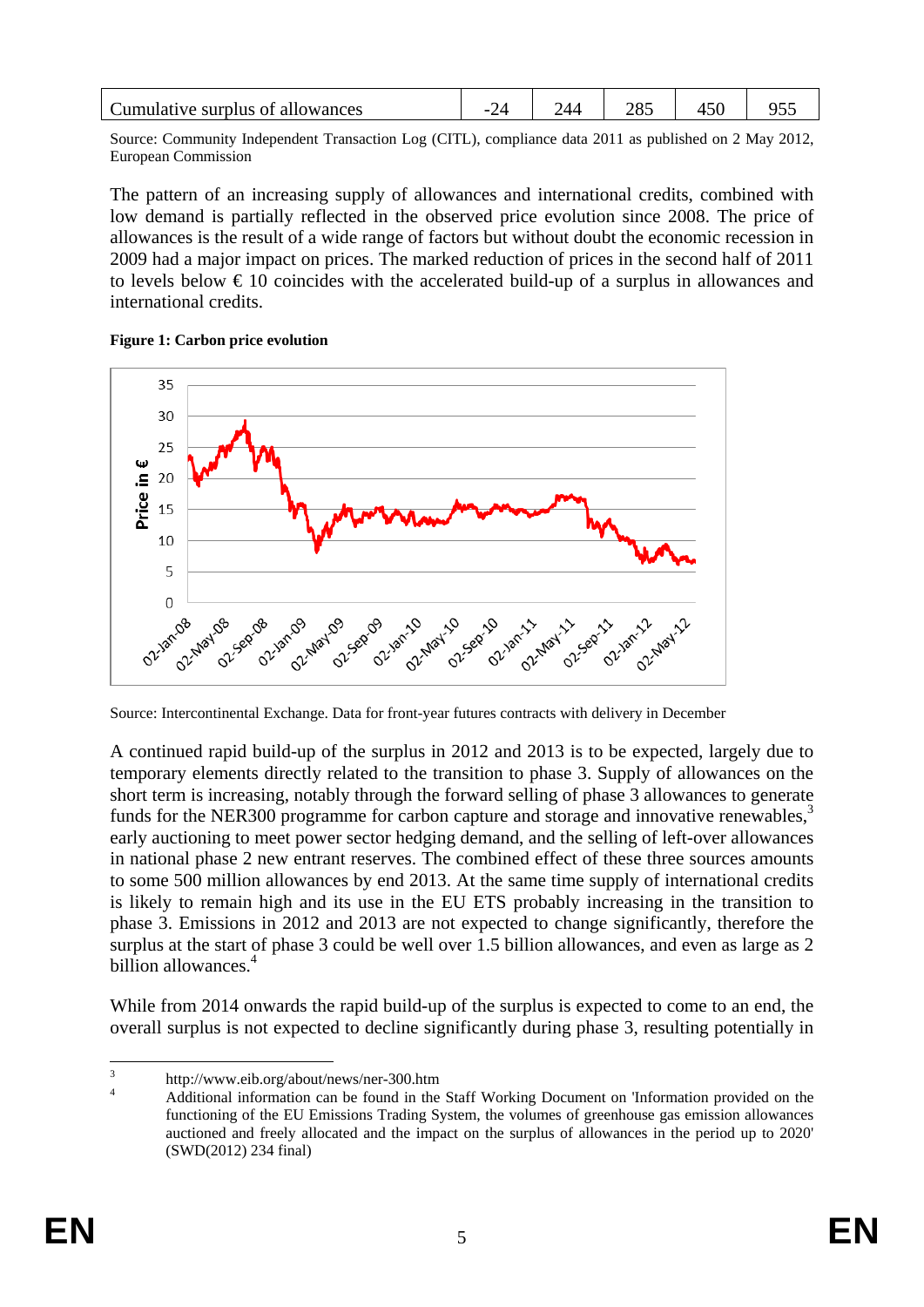a structural surplus in most of phase 3 of around 2 billion allowances. The magnitude of the surplus by 2020 will largely depend on longer term energy developments, such as the penetration of renewable energy and on-going efforts to increase energy efficiency, as well as on the speed of economic recovery.





Source: SWD(2012) 234 final

#### <span id="page-5-0"></span>**3. A REVIEW OF THE AUCTION TIMETABLE AS THE SHORT TERM MEASURE**

Normally weakened demand is accompanied by decreasing supply. However in the EU ETS, the supply actually increases temporarily in the next years due to specific regulatory provisions, as outlined in section 2.

Some surplus is a normal feature of a carbon market, which allows there to be differences between the cap and emissions. But with the surplus already at almost a billion allowances in 2011, there is a real risk of seriously undermining the orderly functioning of the carbon market by causing excessive price fluctuation due to the additional short-term over-supply of allowances.

With the exceptional situation at present of continued increases in supply due to regulatory provisions, it is appropriate to review the timetable which determines the supply within phase 3 of the EU ETS and delay some of the auctioning. Therefore, to improve the orderly functioning of the carbon market, the Commission proposes as an immediate measure to change the timing of the auctioning in phase 3 and postpone auctions of a certain amount of allowances planned for 2013, 2014 and 2015.

This report is therefore complemented by a draft amendment of the Auctioning Regulation, accompanied by a proportionate impact assessment. It demonstrates that such "back-loading", if well designed, can rebalance supply and demand in the EU ETS market into the transition into phase 3 and reduce volatility caused by the rapid build-up of surplus allowances. It can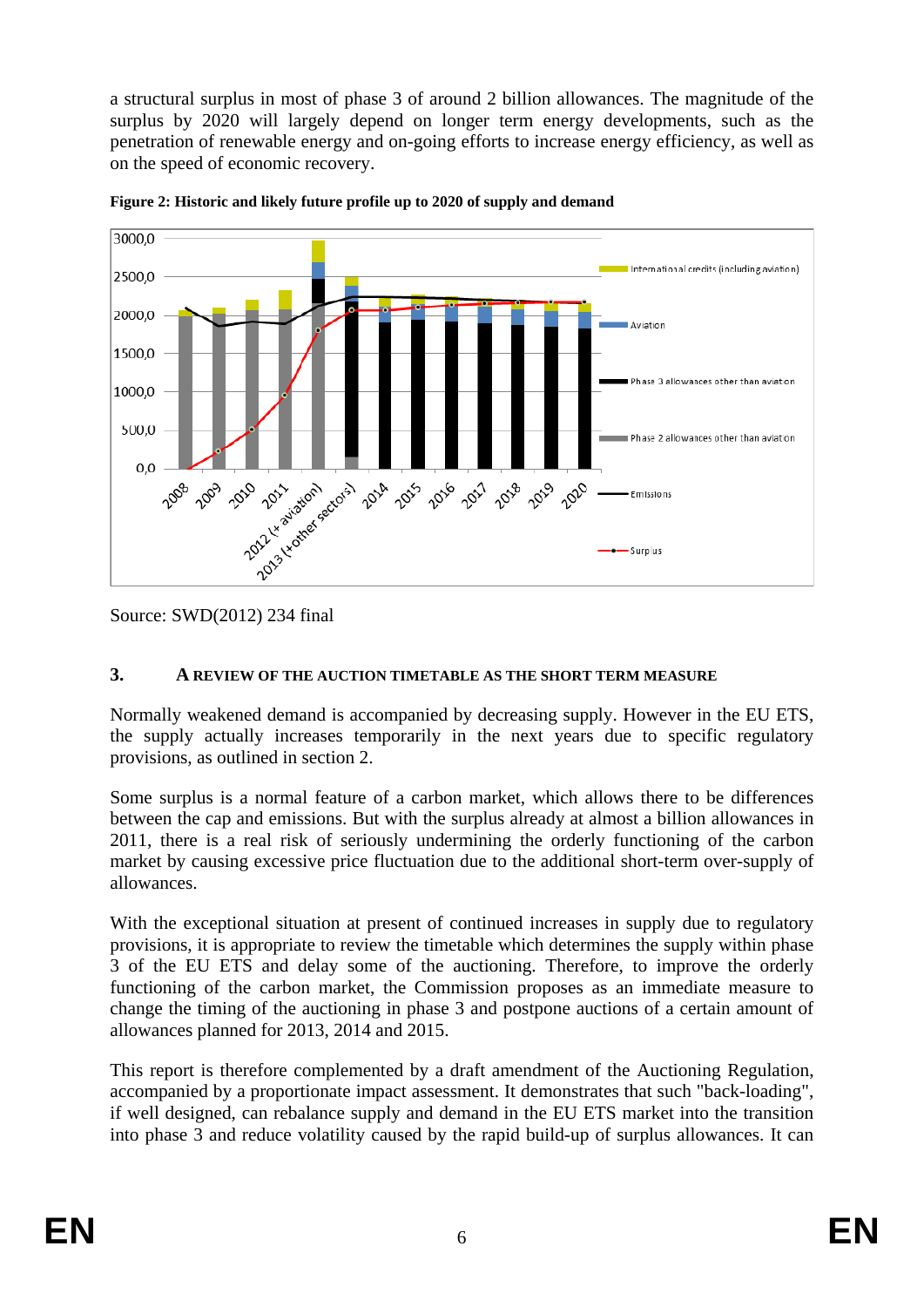do so without any significant impacts on competitiveness and it can strengthen government revenues early in phase 3.

But "backloading" would not affect the structural surplus of around 2 billion allowances over the 2013-2020 period. As allowances allocated during the crisis can be used long after the crisis is over, the effects of the surplus will be making themselves felt up to 2020 and beyond. A structural measure could correct this over-supply, thereby limiting its longer-term effects.

### **4. OPTIONS FOR STRUCTURAL MEASURES**

In order to tackle the growing structural supply-demand imbalance, and to seek views of stakeholders, six non-exhaustive options for structural measures have been identified by the Commission.Should the Commission decide to pursue any of these options, all would require a legislative proposal by the Commission to the co-legislators, accompanied by a full impact assessment in line with smart regulation principles.

## <span id="page-6-1"></span>**4.1. Option a: Increasing the EU reduction target to 30% in 2020**

In the case that the EU were to increase its GHG reduction target to 30% in 2020, if the conditions are right, as repeatedly confirmed by the European Council, then there would need to be a consequential amendment to the quantity of allowances in the EU ETS either via a permanent retirement of allowances or a revision of the annual linear reduction factor, the two mechanisms also described in more detail as options b and c. A more ambitious cap for phase 3 would also have implications on the carbon market beyond 2020.

The Commission has already analysed previously the implications of a volume of a retirement of allowances<sup>5</sup> that would align the EU ETS cap up to 2020 with an overall target of 30% compared to 1990 and the EU's agreed long-term objective of 80-95% by 2050 compared to 1990. Such a volume would be equal to around 1.4 billion allowances. The Commission has also analysed the associated implications at Member State level<sup>6</sup>.

This option would not only require changes to the quantity of allowances in the EU ETS but also affect the targets adopted under the Effort Sharing Decision<sup>7</sup>.

## <span id="page-6-2"></span>**4.2. Option b: Retiring a number of allowances in phase 3**

The surplus can be reduced by retiring some phase 3 allowances on a permanent basis. This measure requires primary legislation and could be implemented by a separate decision, to be taken by the European Parliament and Council, rather than a fully-fledged revision of the EU ETS Directive. As such it would fully maintain regulatory stability of the wider legislative ETS framework for phase 3.

 $\frac{1}{5}$  Staff Working Document accompanying the Communication 'Analysis of options to move beyond 20% greenhouse gas emission reductions and assessing the risk of carbon leakage' SEC(2010) 650

<span id="page-6-0"></span>Staff Working Document accompanying the Communication ' Analysis of options beyond 20% GHG emission reductions: Member State results' SWD(2012) 5 final'

The targets for sectors not covered by the EU ETS are determined by Decision No 406/2009/EC on the effort of Member States to reduce their greenhouse gas emissions to meet the Community's greenhouse gas emission reduction commitments up to 2020.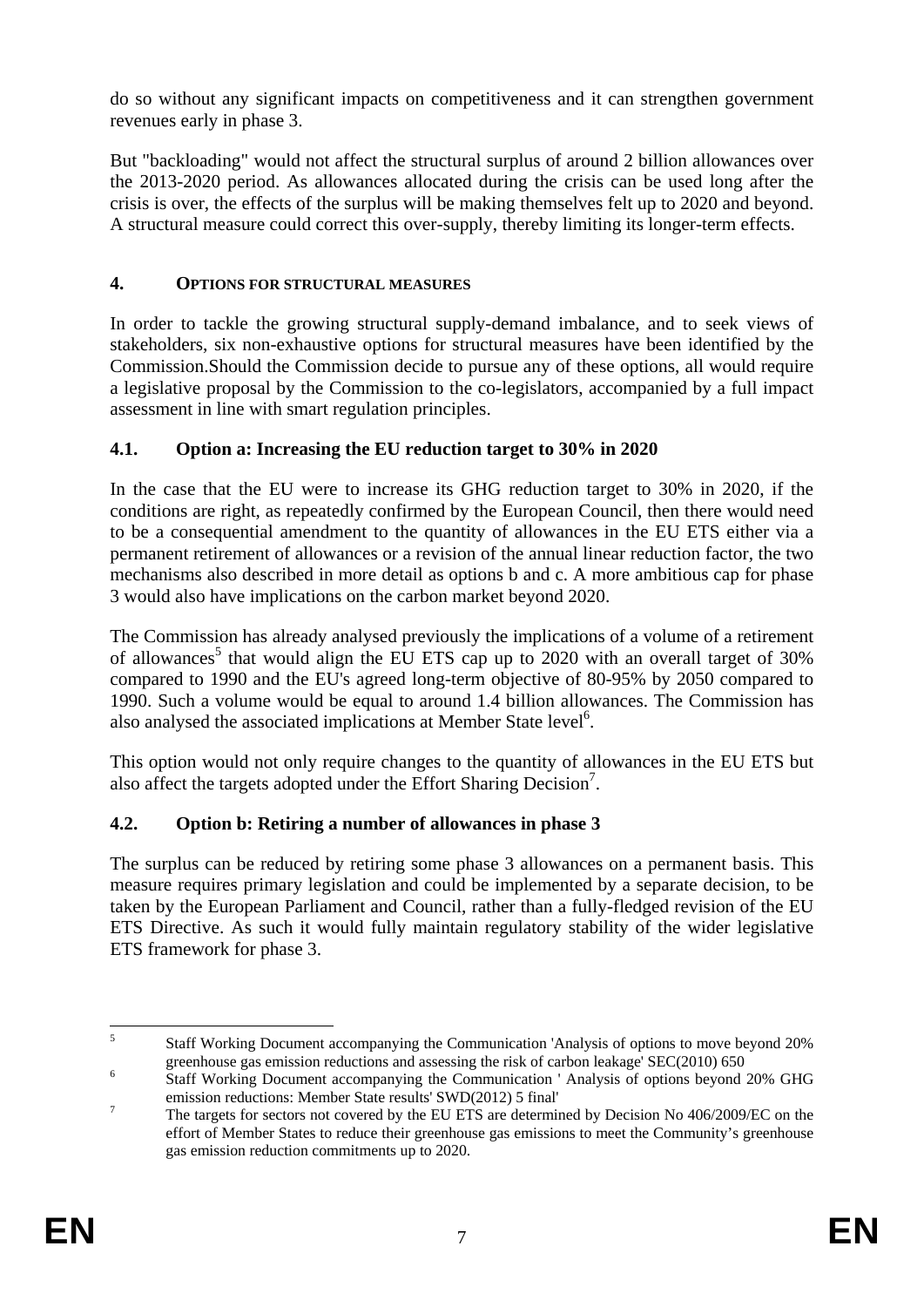The results sought of this option are to reduce the number of allowances issued in phase 3 by permanently retiring a number of allowances from the amount foreseen to be auctioned. This option would by design leave the amount of free allocation or existing holdings of allowances untouched.

The measure can be effective in addressing the overall supply-demand imbalance over phase 3. It would implicitly increase the numerical reduction target for 2020 and thus (partially) restore the ambition level of the 2008 climate-energy package, but it would not directly affect the framework after 2020. It would reduce the surplus of allowances in phase 3 and depending on the amount retired ensure that the ETS contributes to renewables and energy efficiency objectives. Various approaches for the amounts and time profile of the permanent retirement can obviously be considered.

## <span id="page-7-0"></span>**4.3. Option c: Early revision of the annual linear reduction factor**

The total amount of allowances decreases by the linear factor of 1.74% annually, compared to the average annual total quantity for the period 2008-2012. This linear factor applies also after 2020 pending any change of the ETS Directive. The Directive foresees a review of the linear factor as from 2020 with a view to the adoption of the decision to change it by 2025. This review could be advanced, as such potentially lowering the total amount of allowances available already in phase 3 depending on how soon it would take effect.

This structural measure could not only address the imbalance and (partially) restore the ambition level up to 2020, but would also impact the ambition level after 2020. As such the linear factor could be set at levels in-line with an overall EU target of 30% GHG reductions compared to  $1990^8$ , as described under option a. The current linear factor leads to a just over 70% reduction in the ETS cap by 2050, which is not consistent with the EU's agreed long term objective of 80-95% reduction by 2050 compared to 1990, as the Commission has pointed out in the 2050 Low-carbon Roadmap<sup>9</sup>.

An early revision of the linear factor thus also impacts the period beyond phase 3. For this period a number of other important policy questions impact the market fundamentally, such as how to increase the EU's competitiveness on key low carbon technologies, the link with the EU's post-2020 policy framework, the link with the development of an international carbon market and the risk of carbon leakage. Changing the linear factor would also require addressing these.

## <span id="page-7-1"></span>**4.4. Option d: Extension of the scope of the EU ETS to other sectors**

The fourth structural option could be to include sectors less strongly influenced by economic cycles. Whereas the emissions in the EU ETS decreased in 2009 by more than 11%, in the sectors outside the EU ETS this reduction was only around 4%. This difference may be partially explained by differing impacts of the economic crisis on individual sectors.

 $\frac{1}{8}$  This does not automatically change the ambition level of the sectors not covered by the EU ETS, whose target is determined by Decision No 406/2009/EC on the effort of Member States to reduce their greenhouse gas emissions to meet the Community's greenhouse gas emission reduction commitments  $\frac{\text{up to } 2020}{\text{COM} (2011)}$ 

COM(2011) 112 final, Communication 'A Roadmap for moving to a competitive low carbon economy in 2050'.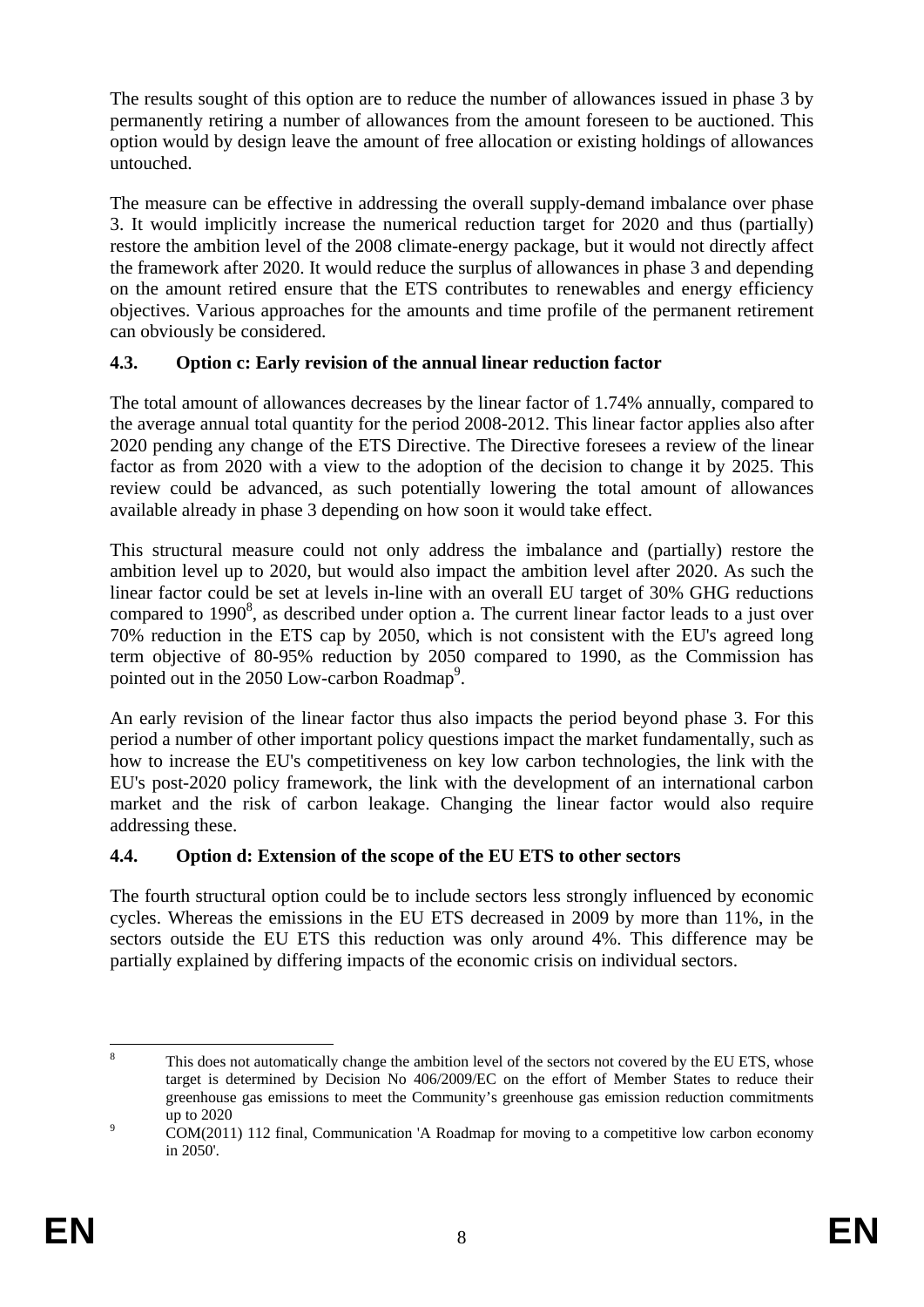The coverage of the EU ETS could therefore be expanded to other energy related  $CO<sub>2</sub>$ emissions in sectors currently outside the EU ETS by for instance including fuel consumption in other sectors. This could be a next step in the further development of the European carbon market. It would be consistent with potential energy system changes such as the increased use of electricity, gas and biomass in all energy related sectors in the transition towards a low carbon economy by 2050.

A more comprehensive extension to all energy related emissions would substantially increase the emissions coverage and can impact the overall ambition level, depending on the level of the cap foreseen for the sectors included. Several policy questions would need to be addressed, such as who would carry the obligation to report emissions and surrender allowances, fuel producers or users, or some kind of a hybrid system. Therefore, this measure requires more analytical work, including on how it would relate to existing policies in these sectors.

## <span id="page-8-0"></span>**4.5. Option e: Limit access to international credits**

International credits have been allowed for use in the EU ETS primarily to contain compliance costs. Following the exceptional macro-economic developments and the fact that emissions have been substantially lower than the cap, the quantity limit of international credits in the period 2008 to 2020 has turned out to be rather generous and is a major driver for the build-up of the surplus. Without international credits, the surplus in the EU ETS by 2020 would potentially be only around a quarter (25%) of the presently expected surplus.

In phase 4 the regulatory framework could be crafted in a manner that initially allows for no or much more limited access to international credits. This would create more certainty about the effort to be undertaken in Europe and thus could spur indigenous investment in low carbon technologies, instead of external monetary and technology transfers through the EU ETS. This may, however, have to be balanced against adverse impacts on financial flows and transfer of technology to developing countries.

Short term demand shocks in the EU ETS could be contained through the remaining surplus in the EU ETS, and do not require per definition a large amount of international credits. Additional flexibility regarding the access to international credits could be foreseen in case of strong and sustained price increases. Such a mechanism could have a similar function as Article 29a of the Directive, but would not result in the rapid growth of the surplus as experienced at present.

Furthermore, the right international conditions could enable a strengthening of the cap and therefore allow for additional cost containment through increased access to international credits. Care should be taken that this does not lead again to too limited mitigation for too much money, as was the case for instance with international credits from certain industrial gas projects.

## <span id="page-8-1"></span>**4.6. Option f: Discretionary price management mechanisms**

To achieve the EU goals of promoting emission reductions in a cost-effective manner as well delivering gradual and predictable reductions of emissions over time, the EU ETS is designed as a quantity-based instrument, where a predefined quantity of emission allowances is issued determining the environmental outcome. It is the scarcity of allowances, together with the flexibility provided by the ability to trade, that sets the carbon price in the market in the short, medium and long term. To reduce volatility and prevent price drops due to temporary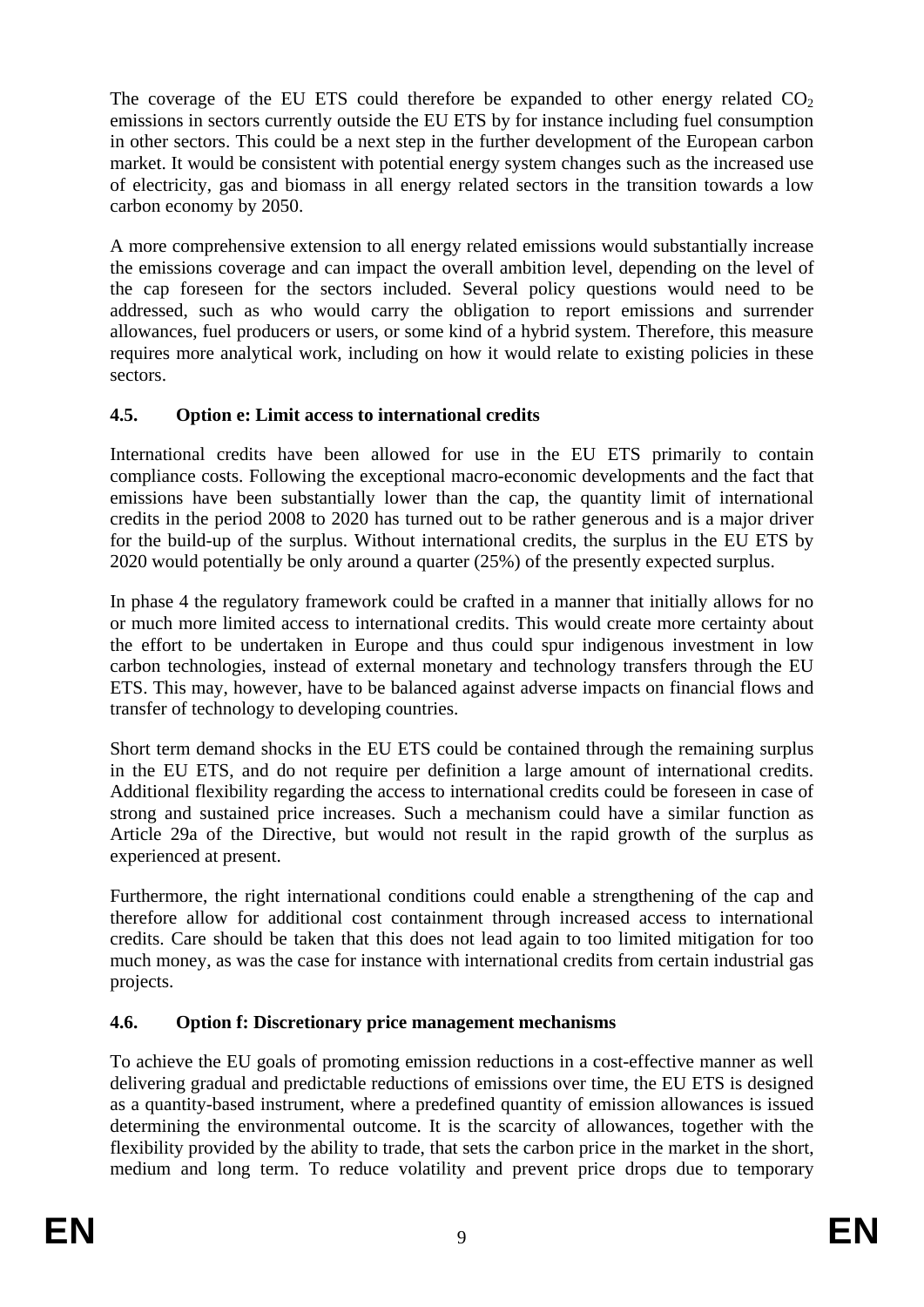mismatch between supply and demand, two mechanisms could be conceived as a temporary way of supporting the carbon price.

As from the third trading period a large amount of allowances will be auctioned, a carbon price floor has been discussed as a feature applied primarily in the primary market, i.e. for  $a$ uctions<sup>10</sup>. A carbon price floor would create more certainty about the minimum price, giving a better signal for investors.

Alternatively, a mechanism could be devised that adjusts the supply of allowances, when the carbon price would be affected by a large temporary supply-demand imbalance, by means of a price management reserve. If decreases in the demand were to generate an excessive price decrease below a certain level deemed to affect the orderly functioning of the market, an amount of allowances to be auctioned could be deposited in such a reserve. In the opposite case, allowances could be gradually released from the reserve. The reserve could initially be funded by reducing phase 3 auction volume by an amount corresponding to a substantial share of the accumulated surplus. The rulebook could foresee the permanent retirement of some allowances, in case the size of the reserve would exceed a certain magnitude.

Discretionary price-based mechanisms, such as a carbon price floor and a reserve, with an explicit carbon price objective, would alter the very nature of the current EU ETS being a quantity-based market instrument. They require governance arrangements, including a process to decide on the level of the price floor or the levels that would activate the reserve. This carries a downside in that the carbon price may become primarily a product of administrative and political decisions (or expectations about them), rather than a result of the interplay of market supply and demand.

Such discretionary price management would also raise a number of design issues, central to the effectiveness of the instrument, starting with the appropriate price levels. For instance:

- If it would not lead to cancellation of allowances which were withdrawn from the auctioning process because prices were too low, then it would not achieve any additional environmental benefit which is determined by the cap.
- If the floor price or minimum price for the reserve were set too high, it would in fact just fix the carbon price, reduce the flexibility and result in higher costs. If set too low to be triggered, they would not be effective in their aim to address the problems identified and create more certainty about the price.
- A carbon price floor or minimum price for the reserve would provide more certainty for investors and suppliers of low-carbon technologies at the risk of potentially imposing excessive cost on ETS participants and society for emissions abatement in case of technological breakthroughs, which substantially lower abatement costs.

 $10$ 10 This concept is distinct from a reserve price for auctions that is already foreseen in the Auctioning Regulation. An auction reserve price is the secret minimum clearing price of an auction, set on the basis of the going market price for emission allowances before the auction. An auction clearing price significantly below this reserve price most likely indicates a deficiency of the auction. Given the objective of a clear price signal for the carbon market, the Auctioning Regulation requires the auction to be cancelled in case of such a low clearing price.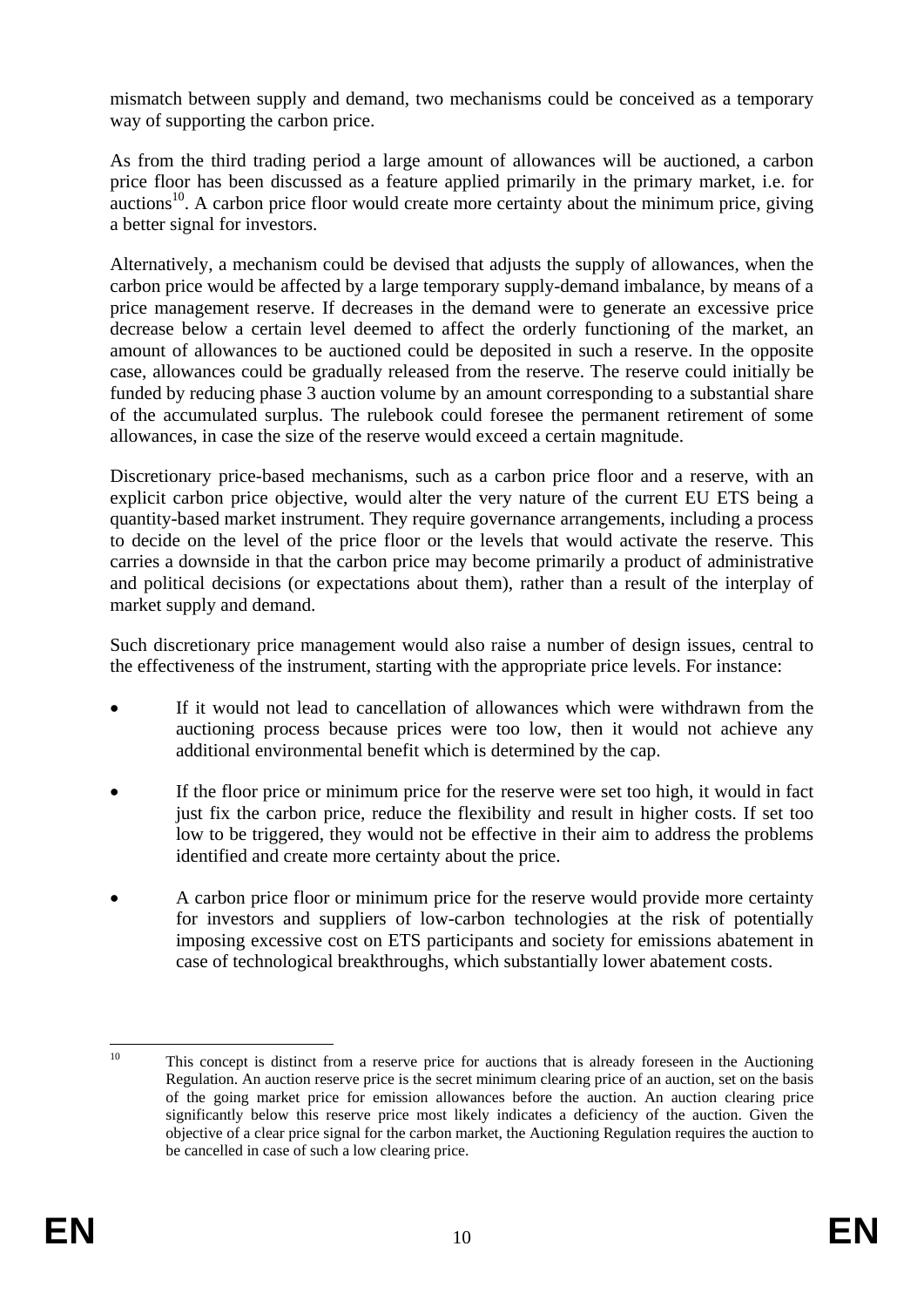Such discretionary mechanisms may also raise questions on the further development of an international carbon market, as it would make linking with other emission trading systems more difficult.

# <span id="page-10-0"></span>**5. CONCLUSIONS**

The EU ETS has created a functioning market infrastructure and a liquid market producing an EU wide carbon price signal. This has contributed to delivering real GHG emissions reductions in line with the EU targets for 2020. However, the effects of the crisis compounded by a number of regulatory provisions related to the transition to Phase 3 have caused serious imbalances to emerge between supply and demand in the short term with potentially negative long-term repercussions. If not addressed, these imbalances will profoundly affect the ability of the EU ETS to meet the ETS target in future phases in a cost-effective manner, when significantly more demanding domestic emission objectives than today would have to be reached. As the central pillar of European climate policy, the ETS has been designed to be a technology neutral, cost-effective and harmonised component of the internal market and, notably, the internal energy market.

The Commission therefore proposes action on two fronts:

Firstly, in order to address the rapid increase of supply in the transition to phase 3 it proposes to change the auctioning timetable and invites the Climate Change Committee to give an opinion on the draft amendment to the Auctioning Regulation before the end of the year in order to provide certainty for market participants. To eliminate any legal uncertainty, Parliament and Council are invited to urgently adopt the proposed "mini-amendment" of the EU ETS Directive that would clarify expressly the relevant provision $11$  and would then allow the Commission to swiftly adopt an amendment to the Auctioning Regulation.

Secondly, structural measures should be discussed and explored with stakeholders without delay. These discussions can benefit from insights of the 2050 Low Carbon Economy and Energy Roadmaps. Changing the auctioning profile is only a short-term and temporary measure that would allow for a more stable phase 3 and more gradual build-up of the surplus. It would not be a solution that addresses the structural surplus. To do so would require deploying a structural measure affecting more profoundly and permanently the balance between supply of and demand for allowances. The table below summarises some key features of the options listed in the report.

| Option                  | Effects   | Speed of   | Changes        | Impacts free   |  |
|-------------------------|-----------|------------|----------------|----------------|--|
|                         | supply or | deployment | ambition       | allocation     |  |
|                         | demand    |            | $post-2020$    |                |  |
| a. Increasing the EU    | Supply    | Depending  | Depending      | Depending      |  |
| GHG target to 30%       |           | on the     | on the         | on the         |  |
|                         |           | mechanism* | mechanism*     | mechanism*     |  |
| b. Retiring a number of | Supply    | Relatively | N <sub>0</sub> | N <sub>o</sub> |  |
| allowances              |           | fast       |                |                |  |

**Table 2: Features of the various options** 

 $11$ 11 Proposal for a Decision amending Directive 2003/87/EC clarifying provisions on the timing of auctions of greenhouse gas allowances, COM(2012)416